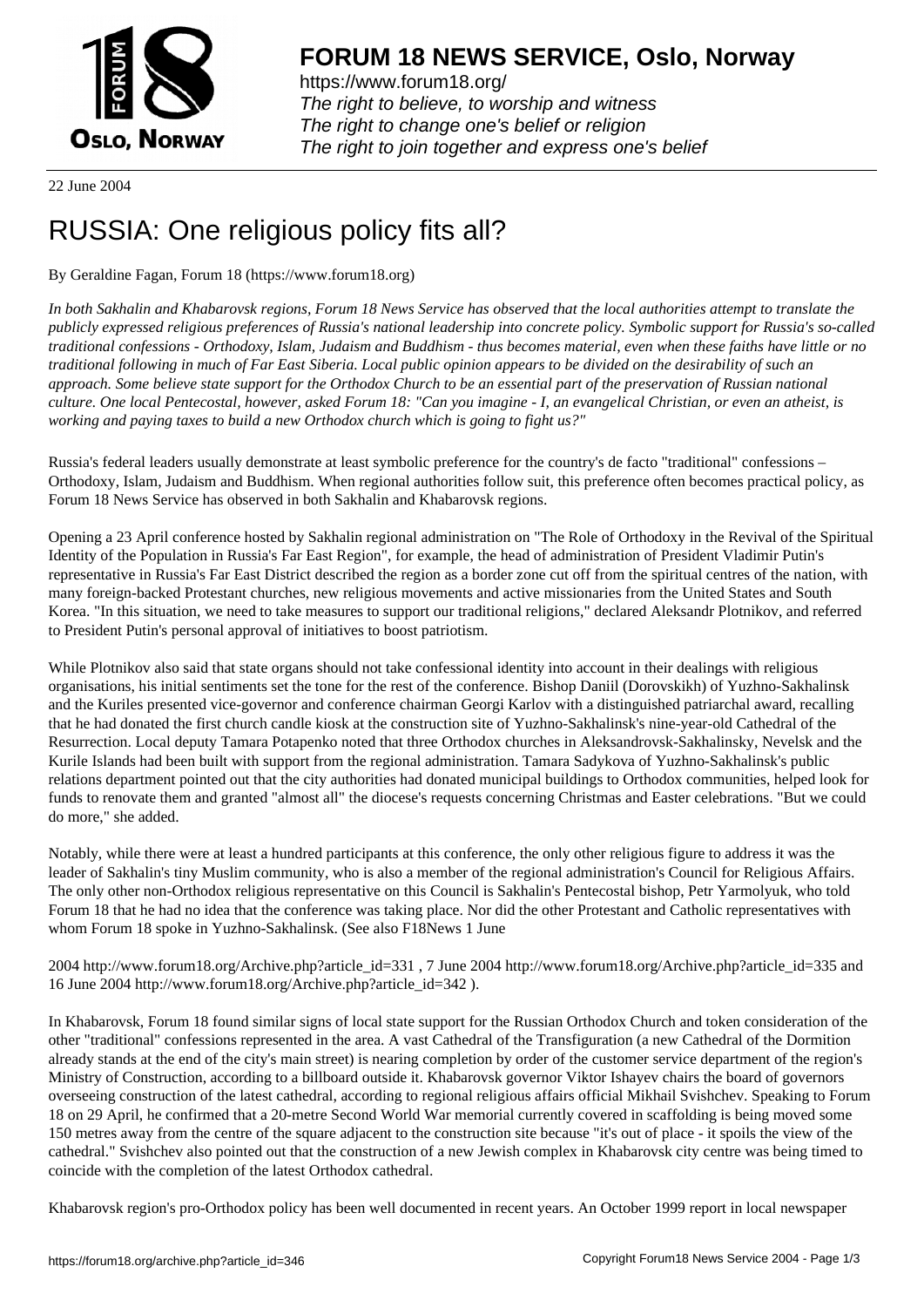initiative and support in the construction of an Orthodox church on the uninhabited island of Bolshoi Ussuriisk, which lies in the River Amur between Khabarovsk city and the Chinese border. According to the newspaper, Ishayev in turn emphasised that the consecration of an Orthodox church on the island was "the most powerful reinforcement of the fact that this is truly and eternally Russian soil." In January 2000 another local newspaper, Tikhookeanskaya Zvezda, reported that a Khabarovsk Orthodox priest had been decorated with a state award "for outstanding work" in the border guard service. His activities reportedly included preaching to border guards about the "sacred Russian tradition" of defending the homeland as well as blessing office quarters, border posts, weaponry and two border patrol ships. (See also F18News 1 June 2004 http://www.forum18.org/Archive.php?article\_id=332, 7 June 2004 http://www.forum18.org/Archive.php?article\_id=336 and 16 June 2004 http://www.forum18.org/Archive.php?article\_id=343).

Notwithstanding such policy, however, Forum 18 found little or no trace of a tradition of any of the four "traditional" faiths in Sakhalin and Khabarovsk regions. A prison after it first came under Russian rule in the late 1860s, Sakhalin island had ten Orthodox priests and approximately 20 chapels within the prison system, according to local university historian Natalya Potapova. As the generally non-religious convict population did not have full citizens' rights, these were not parishes, she said, and they were all closed during the two decades following the Bolshevik revolution. During the Soviet period, the region had no Orthodox churches at all, Potapova told Forum 18, and the only religious community to be granted state registration prior to the 1980s – if only for a 15-year period – were the Baptists. An Orthodox society with several hundred members was not permitted to register until 1989, she said, in which year the oldest worship building on the island was built – a Baptist prayer house.

Currently, there are 136 registered religious organisations in Sakhalin region, of which 46 are Orthodox. Judging by estimates given to Forum 18 by a variety of sources, however, regular worshippers in the region (population 710,000) number approximately 2,000 Orthodox, 8,600 Protestants, 800 Jehovah's Witnesses and 200 Catholics. While the Protestant majority appears striking, the results of a 2004 month-long sociological survey into religious attitudes presented at the 23 April conference by Aleksandr Konkov of Sakhalin State University astonished even local Protestants and Catholics with whom Forum 18 spoke. Whereas in Russia as a whole at least 60 per cent of respondents usually define themselves as Orthodox in such polls, the analogous figure in Sakhalin region turned out to be 42 per cent, while 7.8 and 2 per cent respectively said that they were Protestant or Catholic (in Russia as a whole, the combined figure is usually around one per cent).

In Khabarovsk region, there are currently 160 registered religious organisations, of which 44 are Orthodox. However, Khabarovsk regional religious affairs official Mikhail Svishchev pointed out to Forum 18 that he keeps track of a further 190 unregistered religious groups, and the official statistics of recent years which reflect this fact indicate that three-quarters of all religious associations in the region are Protestant. Like Sakhalin, Khabarovsk region came under firm Russian control only in the late 1850s, served as the final destination for many sentenced to exile and suffered a ruthless atheist policy during the Soviet period, with only a handful of Orthodox parishes open by the mid-1980s.

Mikhail Svishchev maintained to Forum 18 that it was precisely because the state had destroyed Orthodox churches in the Soviet period that it should now take responsibility for their reconstruction. He insisted, however, that no state funds had gone towards Khabarovsk's new cathedrals - "although it isn't prohibited" – and that the Transfiguration Cathedral had funded by exclusively private companies and a donation of half a million dollars from Patriarch Aleksi II. On 30 April, local Orthodox parish priest Fr Nikanor (Lepeshev) confirmed to Forum 18 that the cathedrals had been primarily financed by local sponsors.

On the same day, Pavel Belykh of local Orthodox youth group Grad Kitezh spoke in favour of religious policy in Khabarovsk. He remarked to Forum 18 that his mother, while a non-believer, understood why Orthodox churches were currently being built in the city. "She says that if we don't build them, there will be ten Kingdom Halls and ten Krishna cafes, and Russian children will turn against their families and history." Other young residents of Far East Russia hold different – but equally strongly held – opinions, however. One source told Forum 18 that young Catholic parishioners in Khabarovsk are particularly upset by the move of the Second World War memorial, as "their grandparents' names are on it." In a 2003 message to Forum 18, a young member of Victory Chapel independent Pentecostal church contrasted Sakhalin authorities' opposition to his congregation (see F18News 18 March 2003 http://www.forum18.org/Archive.php?article\_id=8 and 1 June 2004 http://www.forum18.org/Archive.php?article\_id=331 ) with their support for the Orthodox diocese. "Can you imagine - I, an evangelical Christian, or even an atheist, is working and paying taxes to build a new Orthodox church which is going to fight us?"

For more background information see Forum 18's latest religious freedom survey at

http://www.forum18.org/Archive.php?article\_id=116

A printer-friendly map of Russia is available at

http://www.nationalgeographic.com/xpeditions/atlas/index.html?Parent=europe&Rootmap=russi

If you need to contact F18News, please email us at: f18news @ editor.forum18.org